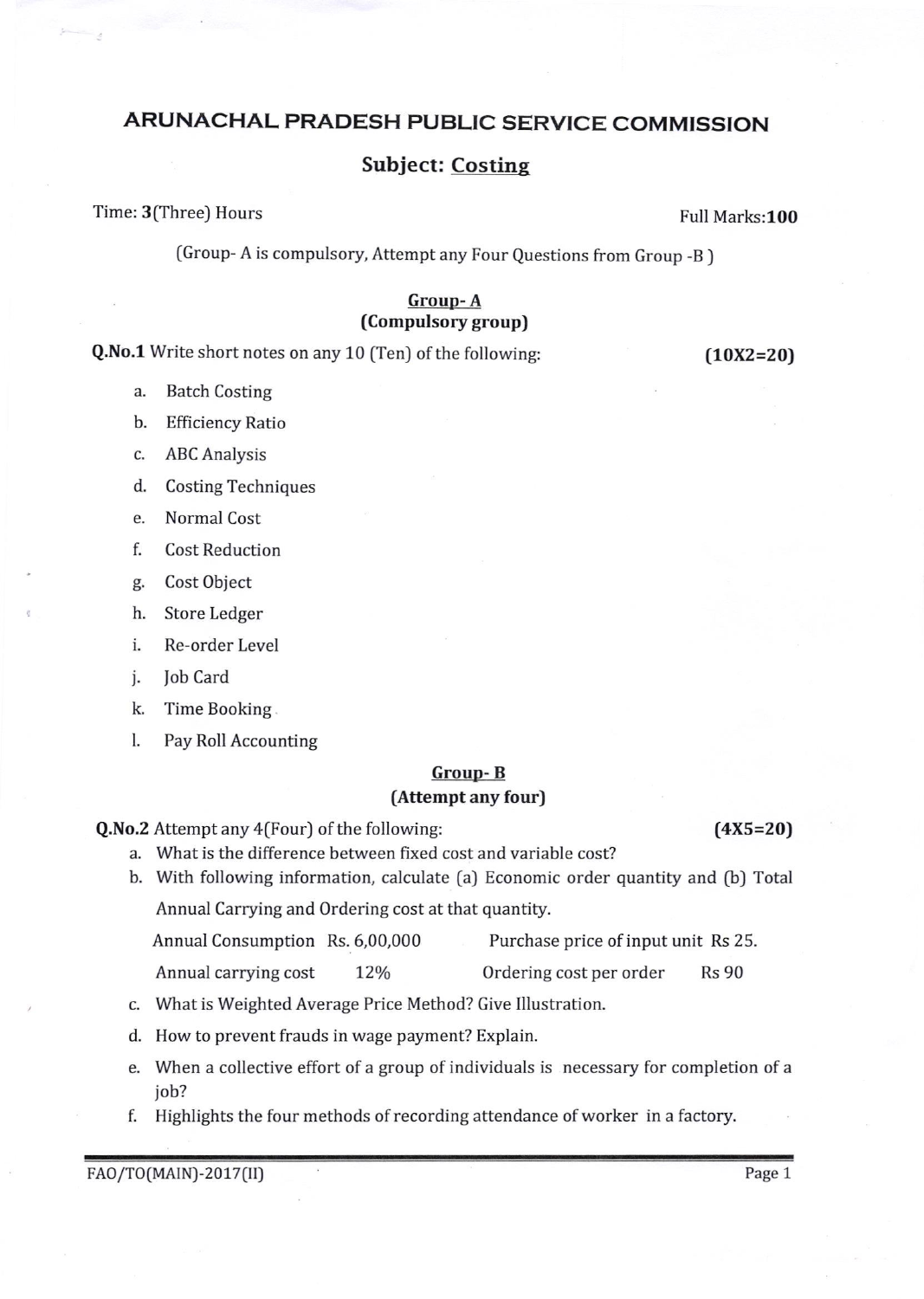$Q.No.3$  Attempt any  $4$ (Four) of the following:  $(4X5=20)$ 

- a. From following information calculate
	- (i) Labour cost Variance (ii) Labour rate variance

Standard hours @ 80 Rs. 6 per hours, Actual hours 100 @ Rs.8 per hours.

- b. Explain the relationship among cost and profit at various levels of activity.
- c. Explain LIFO method of pricing the issue of materials with an example.
- What are the advantages and disadvantages of Time Wage System ? d.
- e. What are the advantages and disadvantages of Time Rate and Piece Rate System of wage Payment?
- What is budgetary control? f.
- **Q.No.4** Attempt any 4(Four ) of the following: (4X5=20)

- a. The standard time allowed to complete a job is 100 hours and the hourly rate of wage payment is Rs.10. The actual time taken by worker to complete the job is 80 hours. Calculate the total wages of worker on the basis of
	- [i] Time Rate
	- [iiJ Piece Rate
- b. What are the features of Merrick's Differential piece Rate ?
- c. Define cost accountancy and state its advantages to a manufacturing concern.
- d. What is Marginal Costing? Explain.
- e. 'Why is reconciliation cost and financial account is necessary?

Q.No.S Attempt any 4(Four) of the following: (4X5=20)

a. What do you mean by centralised purchasing ? Explain its advantages and limitations.

- b. What do you understand by Normal Loss and Abnormal Loss in the context of cost accounting treatment ?
- c. "Cost accounting is neither unnecessary nor expensive, rather it is a profitable investment" Comment.
- d, What is machine hours rate? \iVhat procedure is followed for computation of machine hours rate?
- e. Discuss the treatment under/absorption of overheads.

Q.No.6 What earning per hour will a work man receive under the following incentive schemes, if he executes a piece of work in 120 hours as against 150 hours allowed to him. His hourly rate is Rs. 30 and he gets a dearness allowance of Rs. 120 per day of (day of 8 hours] worked in addition to his wages -

- [a) Halsey Premium Plan (50% Bonus)
- [b) Rowan premium plan
- (c) Emerson efficiency plan (20)

FAO/TO(MAIN)-2017(II)

Page Z